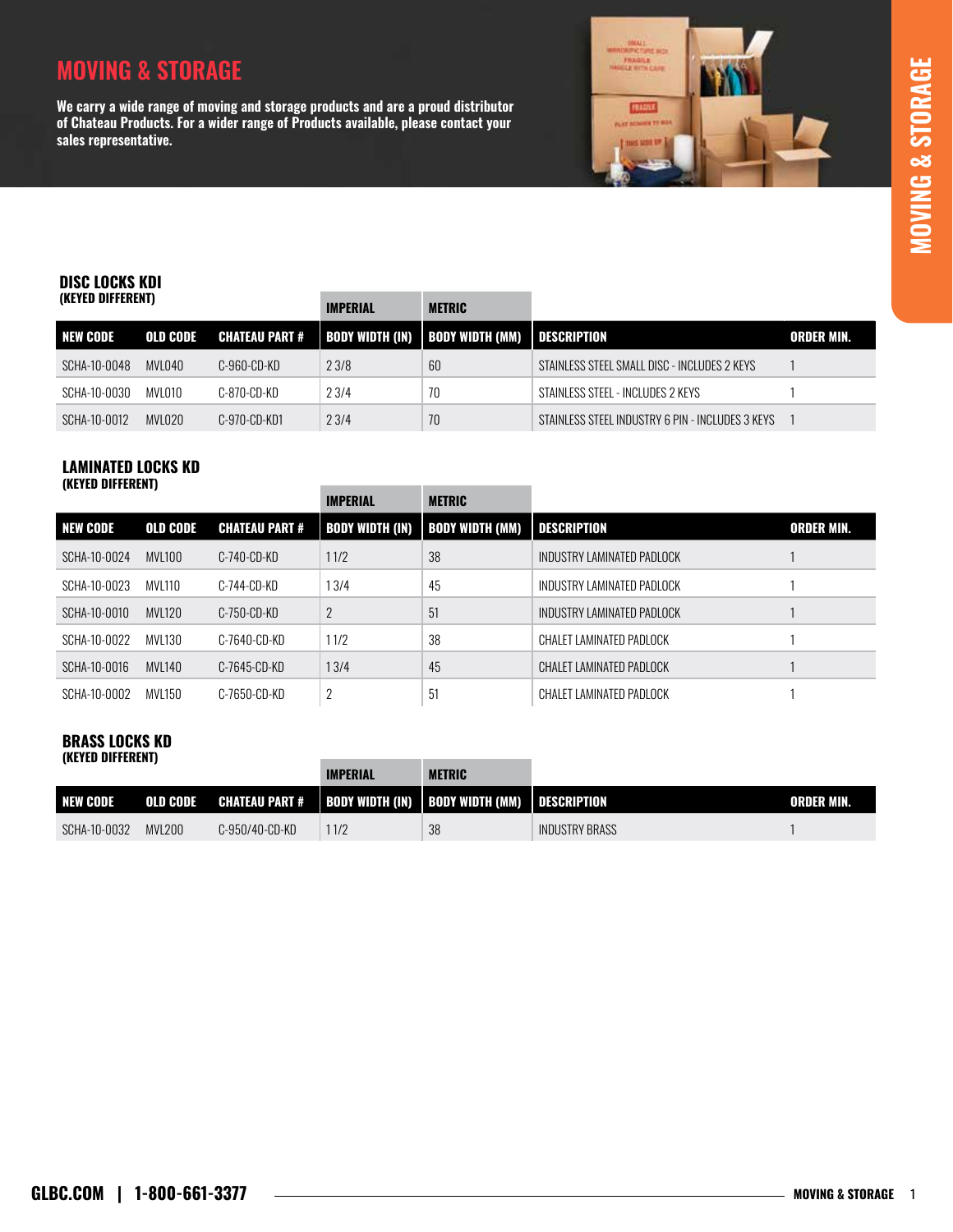$\overline{\phantom{a}}$ 

#### CYLINDER LOCKS

| <b>NEW CODE</b> | OLD CODE | . CHATEAU PART # | DESCRIPTION                            | ORDER MIN. |
|-----------------|----------|------------------|----------------------------------------|------------|
| SCHA-10-0020    | MVI 300  | C-480-CD-KD1     | BEZEL CYLINDER W/OVERLOCK KEY          |            |
| SCHA-10-0005    | MVL310   | C-480-F7-CD-K    | EZ BEZEL CYLINDER W/OVERLOCK ROUND KEY |            |
| SCHA-10-0013    | MVL315   | C-480-EZS-CD-KD  | EZ BEZEL CYLINDER SHORT MILLED         |            |
| SCHA-10-0039    | MVL330   | C-481-6-CD-K     | BEZEL CYLINDER NO OVERLOCK FLAT KEY    |            |

the control of the control of the control of

#### MANAGER'S LOCKS KA (KEYED ALIKE)

|                 |         |             | <b>IMPERIAL</b> | METRIC                                                                    |                                       |            |
|-----------------|---------|-------------|-----------------|---------------------------------------------------------------------------|---------------------------------------|------------|
| <b>NEW CODE</b> |         |             |                 | OLD CODE CHATEAU PART #   BODY WIDTH (IN)   BODY WIDTH (MM)   DESCRIPTION |                                       | ORDER MIN. |
| SCHA-50-0025    | MVI 400 | C-409-BD-KA | 11/2            | 38                                                                        | COLOURED NYLON BODY OVERLOCK - RED    |            |
| SCHA-50-0073    | MVI 402 | C-409-BD-KA | 11/2            | 38                                                                        | COLOURED NYLON BODY OVERLOCK - YELLOW |            |
| SCHA-50-0072    | MVL403  | C-409-BD-KA | 11/2            | 38                                                                        | COLOURED NYLON BODY OVERLOCK - GREEN  |            |

#### MANAGER'S ACCESSORIES

|                 |         |        | <b>IMPERIAL</b> | <b>METRIC</b>                                                             |                                              |            |
|-----------------|---------|--------|-----------------|---------------------------------------------------------------------------|----------------------------------------------|------------|
| <b>NEW CODE</b> |         |        |                 | OLD CODE CHATEAU PART #   BODY WIDTH (IN)   BODY WIDTH (MM)   DESCRIPTION |                                              | ORDER MIN. |
| SCHA-50-0016    | MVI 500 | C-8001 | 11/2            | 38                                                                        | - PLASTIC PADLOCK SEAL - BREAK EASY - YELLOW |            |
| SCHA-50-0005    | MVL508  | C-8004 | 11/2            | 38                                                                        | PLASTIC PADLOCK SEAL - BREAK EASY - RED      |            |

#### LABELS

| <b>NEW CODE</b> | OLD CODE | <b>CHATEAU PART #</b> | <b>DESCRIPTION</b>            | OTY/PACKAGE | ORDER MIN. |
|-----------------|----------|-----------------------|-------------------------------|-------------|------------|
| SCHA-20-0016    | MVB040   | C-LFL                 | <b>FRAGILE LABELS PACKAGE</b> | 25          |            |
| SCHA-20-0048    | MVY700   | C-LHML                | HOUSEHOLD MOVING LABELS       | 140         |            |

#### MOISTURE ABSORBER

| <b>NEW CODE</b> | OLD CODE | <b>CHATEAU PART #</b> | DESCRIPTION                                 | ORDER MIN. |
|-----------------|----------|-----------------------|---------------------------------------------|------------|
| SCHA-20-0037    | MVY620   | :-ADR                 | REFILLABLE MOISTURE ABSORBER- 12 OZ (355ML) |            |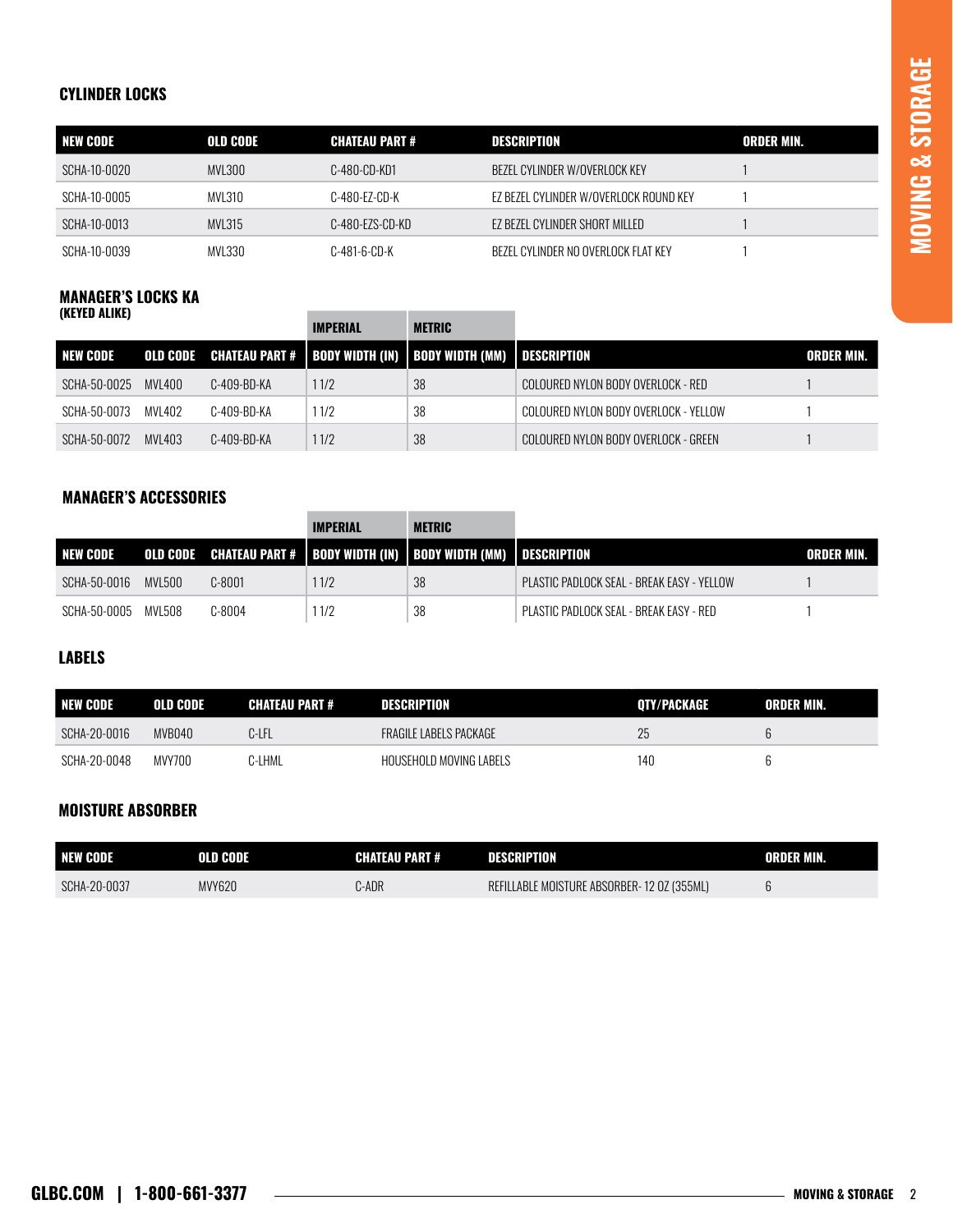#### TAPE & RETAIL PACKS

|                 |                 |                                | <b>IMPERIAL</b>           |                |                | <b>METRIC</b>            |               |               |                                                               |                   |
|-----------------|-----------------|--------------------------------|---------------------------|----------------|----------------|--------------------------|---------------|---------------|---------------------------------------------------------------|-------------------|
| <b>NEW CODE</b> | <b>OLD CODE</b> | <b>CHATEAU</b><br><b>PART#</b> | <b>THICKNESS</b><br>(MIL) | WIDTH<br>(1N)  | LENGTH<br>(YD) | <b>THICKNESS</b><br>(MM) | WIDTH<br>(MM) | LENGTH<br>(M) | DESCRIPTION                                                   | <b>ORDER MIN.</b> |
| SCHA-20-0068    | MVT010          | C-ACPT                         | $\overline{2}$            | $\overline{2}$ | 55             | 0.51                     | 51            | 50            | <b>CLEAR PACKING</b><br><b>TAPE</b>                           |                   |
| SCHA-20-0067    | MVT020          | C-ATPT                         | $\overline{2}$            | $\overline{2}$ | 55             | 0.51                     | 51            | 50            | <b>TAN PACKING</b><br>TAPE                                    |                   |
| SCHA-20-0066    | MVT030          | C-A3TD                         | $\overline{2}$            | $\overline{2}$ | 55             | 0.51                     | 51            | 50            | <b>RETAIL W/</b><br>ECONOMY<br><b>DISPENSER</b><br>$3$ / $PK$ |                   |
| SCHA-20-0032    | MVT100          | C-A2TG                         | $\overline{2}$            | $\overline{2}$ | 55             | 0.51                     | 51            | 50            | <b>RETAIL W/</b><br>PISTOL GRIP<br>GUN 2/PK                   |                   |
| SCHA-20-0031    | <b>MVT120</b>   | C-ATG                          |                           |                |                |                          |               |               | <b>METAL TAPE</b><br>GUN                                      |                   |

### ROPES, CORDS & LIFTING STRAPS

|              |          |                       | IMPERIAL   |             | <b>METRIC</b> |            |                           |                   |
|--------------|----------|-----------------------|------------|-------------|---------------|------------|---------------------------|-------------------|
| I NEW CODE   | OLD CODE | <b>CHATEAU PART #</b> | WIDTH (IN) | LENGTH (FT) | WIDTH (MM)    | LENGTH (M) | <b>DESCRIPTION</b>        | <b>ORDER MIN.</b> |
| SCHA-20-0058 | MVY280   | C-ATDR                | 1/4        | 50          | 6             | 15         | WHITE NYLON TIE DOWN ROPE |                   |
| SCHA-20-0057 | MVY290   | C-ATDR-Y              | 1/4        | 50          | 6             | 15         | YELLOW POLYPROPYLENE ROPE |                   |
| SCHA-20-0056 | MVY300   | $C-0598$              |            |             |               | 0.9        | BUNGEE CORDS (10/PK)      |                   |
| MOV-50-0021  | Mo0049   | C-AFF                 |            |             |               |            | FOREARM FORKLIFT® (2/PK)  |                   |

 $\mathbb{R}^n$ 

#### KNIVES

| NEW CODE     | OLD CODE | <b>CHATEAU PART #</b> | DESCRIPTION   | <b>ORDER MIN.</b> |
|--------------|----------|-----------------------|---------------|-------------------|
| SCHA-20-0053 | MVY400   | )-AUK                 | UTILITY KNIFE | u                 |

## MARKERS

| <b>NEW CODE</b> | OLD CODE      | <b>CHATEAU PART #</b> | DESCRIPTION                                     | ORDER MIN. |
|-----------------|---------------|-----------------------|-------------------------------------------------|------------|
| SCHA-20-0008    | <b>MVY510</b> | -AMP2                 | T MARKING PEN (2/PK)<br>TIP PERMANENT<br>SINGLE |            |

#### PACKING GLOVES

| <b>NEW O</b><br><b>DODE</b><br>GUVC | <b>OLD CODE</b> | <b>CHATEAU PART #</b> | DESCRIPTION                          | <b>ORDER MIN.</b> |
|-------------------------------------|-----------------|-----------------------|--------------------------------------|-------------------|
| $-20-0055$<br>SCHA-                 | MVY350          | -ACG د                | <b>COTTON GLOVES</b><br>GRIP<br>sure | ັ                 |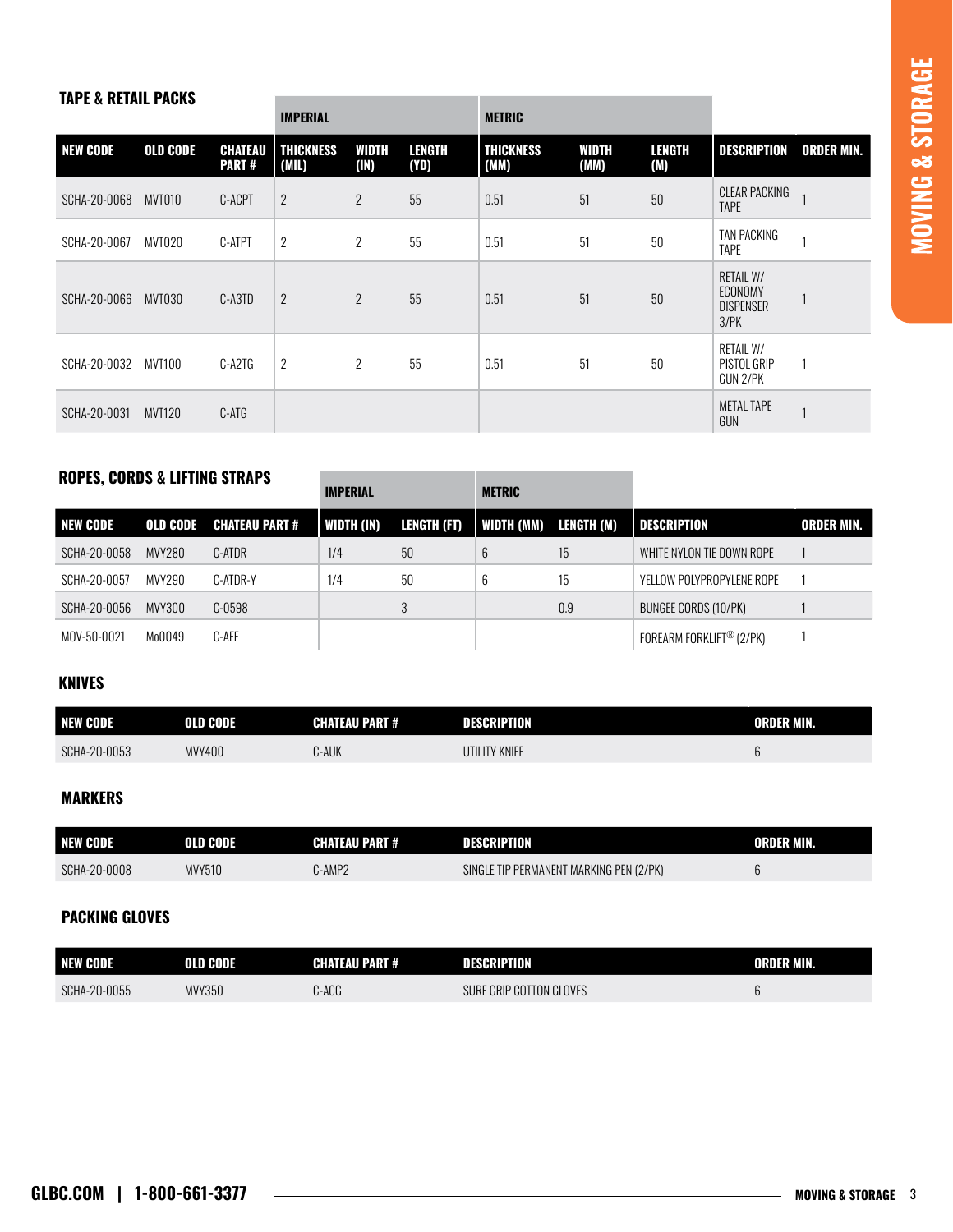#### DISH PACKS

| <b>INEW CODE</b> | OLD CODE      | <b>CHATEAU PART #</b> | DESCRIPTION                             | ORDER MIN. |
|------------------|---------------|-----------------------|-----------------------------------------|------------|
| SCHA-20-0062     | <b>MVY010</b> | C-CELL-D              | CELL KIT FOR DISHES FITS 1.5 CUBE BOX   |            |
| SCHA-20-0061     | MVY020        | C-CELL-G              | CELL KIT FOR GLASSES FITS 1.5 CLIBE BOX |            |

п

## **COVERS**

|                 |                 |                                | <b>IMPERIAL</b>           |                      |                |                      | <b>METRIC</b>            |                      |                       |                      |                                      |                      |
|-----------------|-----------------|--------------------------------|---------------------------|----------------------|----------------|----------------------|--------------------------|----------------------|-----------------------|----------------------|--------------------------------------|----------------------|
| <b>NEW CODE</b> | <b>OLD CODE</b> | <b>CHATEAU</b><br><b>PART#</b> | <b>THICKNESS</b><br>(MIL) | <b>WIDTH</b><br>(1N) | LENGTH<br>(1N) | <b>DEPTH</b><br>(1N) | <b>THICKNESS</b><br>(MM) | <b>WIDTH</b><br>(CM) | <b>LENGTH</b><br>(CM) | <b>DEPTH</b><br>(CM) | <b>DESCRIPTION</b>                   | <b>ORDER</b><br>MIN. |
| SCHA-20-0070    | <b>MVG150</b>   | C-APC                          | $\overline{4}$            | 30                   | 48             |                      | 0.10                     | 76                   | 122                   |                      | PICTURE POUCH<br>(2/PK)              | 5                    |
| SCHA-20-0046    | MVG040          | C-ATMC                         | $\overline{2}$            | 40                   | 86             | 12                   | 0.05                     | 102                  | 218                   | 31                   | <b>TWIN MATTRESS</b><br>COVER (2/PK) | 5                    |
| SCHA-20-0072    | <b>MVG050</b>   | C-ASC                          | $\overline{2}$            | 45                   | 152            |                      | 0.05                     | 114                  | 386                   |                      | SOFA COVER                           | $\overline{5}$       |
| SCHA-20-0025    | MVG030          | C-AFMC                         | $\overline{2}$            | 54                   | 90             | 12                   | 0.05                     | 137                  | 229                   | 31                   | <b>FULL MATTRESS</b><br>COVER        | 5                    |
| SCHA-20-0015    | <b>MVG160</b>   | $C-B60$                        | $\overline{2}$            | 60                   | 108            |                      | 0.05                     | 152                  | 274                   |                      | <b>JUMBO STORAGE</b><br>BAG          | 5                    |
| SCHA-20-0026    | MVG020          | C-AQMC                         | $\overline{2}$            | 61                   | 90             | 15                   | 0.05                     | 155                  | 229                   | 38                   | QUEEN MAT-<br>TRESS COVER            | 5                    |
| SCHA-20-0045    | MVG060          | $C-AC$                         | $\overline{2}$            | 76                   | 46             |                      | 0.05                     | 193                  | 117                   |                      | <b>CHAIR COVER</b><br>(2/PK)         | 5                    |
| SCHA-20-0027    | MVG010          | C-AKMC                         | $\overline{2}$            | 76                   | 90             | 15                   | 0.05                     | 193                  | 229                   | 38                   | KING MATTRESS<br>COVER               | 5                    |
| SCHA-20-0071    | <b>MVG090</b>   | C-SDC                          | $\mathbf{1}$              | 108                  | 144            |                      | 0.30                     | 274                  | 366                   |                      | <b>LIGHT DUTY</b><br>DROP CLOTH      | 5                    |
| SCHA-20-0044    | <b>MVG080</b>   | C-ADC                          | $\overline{2}$            | 120                  | 240            |                      | 0.05                     | 305                  | 610                   |                      | <b>DUST COVER</b>                    | 5                    |

#### PAPER PADS

| . <i>.</i>       |                 | <b>IMPERIAL</b> |             | <b>METRIC</b> |             |                      |                    |
|------------------|-----------------|-----------------|-------------|---------------|-------------|----------------------|--------------------|
| <b>INEW CODE</b> | <b>OLD CODE</b> | WIDTH (IN)      | LENGTH (IN) | WIDTH (CM)    | LENGTH (CM) | <b>I</b> DESCRIPTION | <b>LORDER MIN.</b> |
| MOV-70-0009      | M00130          | 58              | 68          | 14            |             | 3-PLY                | 25                 |

| <b>MOVING BLANKETS</b> |                 | <b>IMPERIAL</b> |             |             | <b>METRIC</b> |             |              |                     |                   |
|------------------------|-----------------|-----------------|-------------|-------------|---------------|-------------|--------------|---------------------|-------------------|
| <b>NEW CODE</b>        | <b>OLD CODE</b> | WIDTH (IN)      | LENGTH (FT) | WEIGHT (LB) | WIDTH (CM)    | LENGTH (CM) | WIEIGHT (KG) | I COLOUR            | <b>ORDER MIN.</b> |
| MOV-30-0002            | M00106          | 60              | 72          | 4           | 152           | 183         | 1.8          | <b>RED BORDER</b>   | 12                |
| MOV-30-0003            | M00104          | 72              | 80          |             | 183           | 203         | 2.3          | <b>GREEN BORDER</b> | 12                |
| MOV-30-0001            | M00107          | 72              | 80          |             | 183           | 203         | 3.6          | <b>BLUE BORDER</b>  | 6                 |

### STRETCH WRAP

|              |        |                         | <b>IMPERIAL</b> |             | <b>METRIC</b> |            |                                   |            |
|--------------|--------|-------------------------|-----------------|-------------|---------------|------------|-----------------------------------|------------|
| I NEW CODE   |        | OLD CODE CHATEAU PART # | WIDTH (IN)      | LENGTH (FT) | I WIDTH (CM)  | LENGTH (M) | <b>I</b> DESCRIPTION              | ORDER MIN. |
| SCHA-20-0020 | MVY200 | $C-514-EZ$              |                 | 1000        | 13            | 305        | CLEAR STRETCH WRAP                |            |
| SCHA-20-0010 | MVY210 | $C-520$                 | 20              | 1000        | -51           | 305        | CLEAR STRETCH WRAP<br>W/EXT. CORE |            |

**The Committee Committee Committee**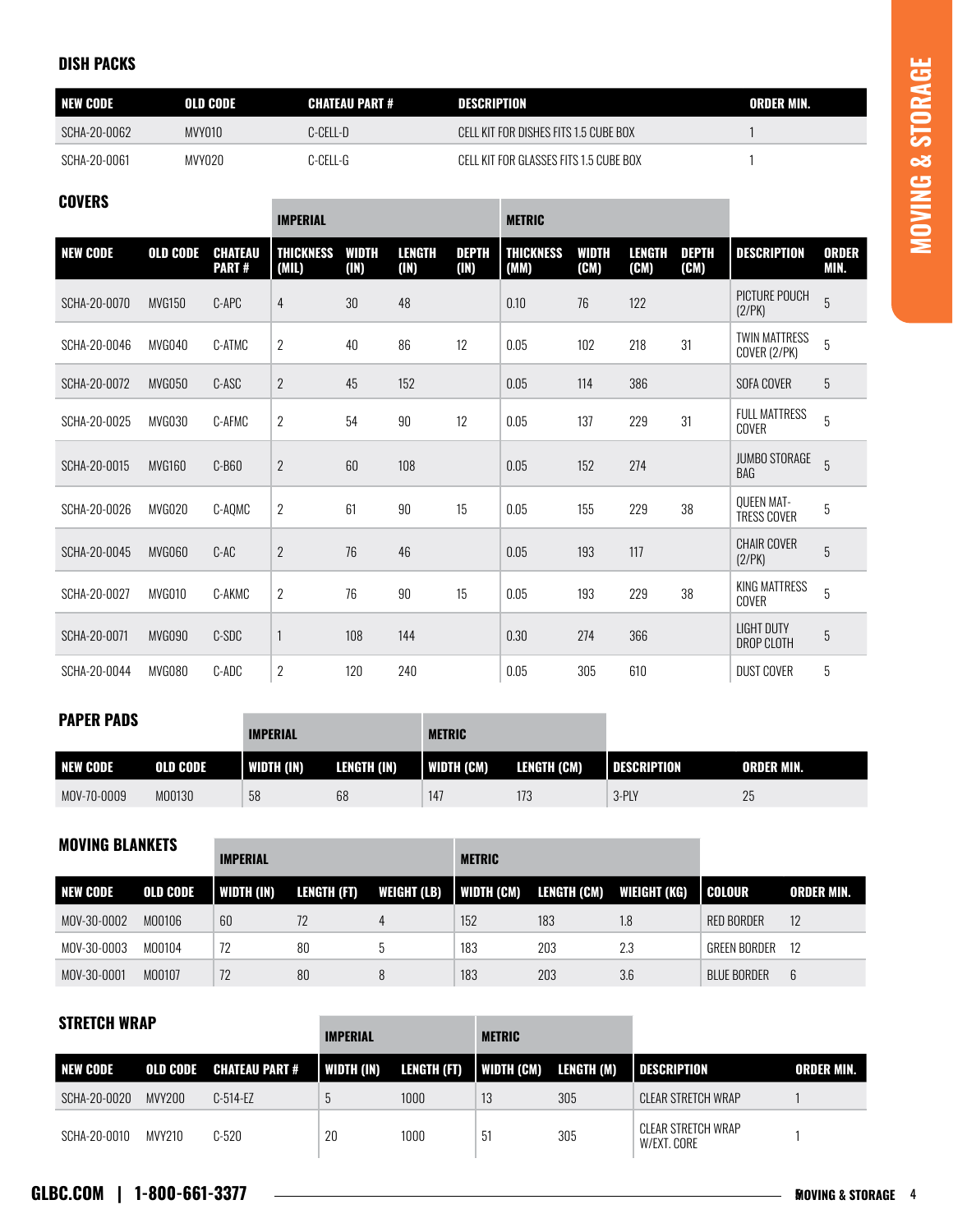# **MOVING & STORAGE MOVING & STORAGE**

#### BUBBLE WRAP

|                 |                 |                       | <b>IMPERIAL</b>            |               |                       | <b>METRIC</b>              |                      |                      |                   |                 |
|-----------------|-----------------|-----------------------|----------------------------|---------------|-----------------------|----------------------------|----------------------|----------------------|-------------------|-----------------|
| <b>NEW CODE</b> | <b>OLD CODE</b> | <b>CHATEAU PART #</b> | <b>BUBBLE SIZE</b><br>(1N) | WIDTH<br>(1N) | <b>LENGTH</b><br>(FT) | <b>BUBBLE SIZE</b><br>(MM) | <b>WIDTH</b><br>(MM) | <b>LENGTH</b><br>(M) | <b>ORDER MIN.</b> | PERFORATED      |
| SCHA-20-0013    | MVX030          | C-ABW15               | 3/16                       | 12            | 15                    | 5                          | 305                  | 5                    |                   |                 |
| SCHA-20-0012    | MVX070          | C-PT220               | 3/16                       | 12            | 150                   | 5                          | 305                  | 46                   |                   |                 |
| SCHA-20-0014    | MVX010          | C-ABW10               | 3/16                       | 16            | 10                    | 5                          | 406                  | 3                    |                   |                 |
| SBR-10-0018     | GB2850          |                       | 3/16                       | 12            | 100                   | 5                          | 305                  | 31                   |                   | AT 12IN / 30 CM |
| SBR-10-0017     | GB2855          |                       | 3/16                       | 24            | 100                   | 5                          | 610                  | 31                   |                   | AT 12IN / 30 CM |
| SCHA-20-0009    | MVX050          | C-ABW24               | 1/2                        | 24            | 10                    | 13                         | 610                  | 3                    |                   |                 |
| SBR-10-0012     | GB3105          |                       | 1/2                        | 48            | 15                    | 13                         | 1219                 | 5                    |                   | AT 12IN / 30 CM |

#### PACKING PAPER

|                  |                                      |        | <b>IMPERIAL</b> |    | <b>METRIC</b>                                     |    |                          |                   |  |
|------------------|--------------------------------------|--------|-----------------|----|---------------------------------------------------|----|--------------------------|-------------------|--|
| <b>NEW CODE</b>  | OLD CODE CHATEAU PART #   WIDTH (IN) |        |                 |    | LENGTH (FT)   WIDTH (CM) LENGTH (M)   DESCRIPTION |    |                          | <b>ORDER MIN.</b> |  |
| MOV-70-0015      | PN5611                               |        | 25              | 30 | 64                                                | 9  | 10LB (4.5KG) BAG         |                   |  |
| SCHA-20-<br>0060 | <b>MVY120</b>                        | C-APP2 | 60              | 72 | 152                                               | 22 | PAPER PAD QUILTED (2/PK) |                   |  |

### FOAM KIT

| <b>NEW CODE</b> | <b>OLD CODE</b> | <b>DESCRIPTION</b>                                                     | ORDER MIN. |
|-----------------|-----------------|------------------------------------------------------------------------|------------|
| SFMR-90-0001    | FR2000          | PRO MOVERS FOAM CUSHIONING KIT FOR FLAT SCREEN TV'S UP TO 55" (140 CM) |            |

## STOCK MOVING BOXES

|             | (REGULAR SLOTTED CONTAINER) |                                          |                       | <b>IMPERIAL</b> |                      |                             |                       | <b>METRIC</b>        |                      |                             |                             |                    |
|-------------|-----------------------------|------------------------------------------|-----------------------|-----------------|----------------------|-----------------------------|-----------------------|----------------------|----------------------|-----------------------------|-----------------------------|--------------------|
| <b>CODE</b> | <b>BOARD</b><br><b>TEST</b> | <b>DESCRIPTION</b>                       | <b>LENGTH</b><br>(1N) | WIDTH<br>(1N)   | <b>DEPTH</b><br>(1N) | <b>APPROX.</b><br>CPTY (LB) | <b>LENGTH</b><br>(MM) | <b>WIDTH</b><br>(MM) | <b>DEPTH</b><br>(MM) | <b>APPROX.</b><br>CPTY (KG) | <b>BUNDLE</b><br><b>QTY</b> | <b>SKID</b><br>QTY |
| CB4001      | ECT32                       | 1.5 CUBE (PRINTED)                       | 16 1/4                | 12 1/4          | 121/2                | 65                          | 413                   | 311                  | 318                  | 30                          | 20                          | 240                |
| CB4002      | ECT32                       | 2 CUBE (PRINTED)                         | 18                    | 151/4           | 121/2                | 65                          | 457                   | 387                  | 318                  | 30                          | 20                          | 240                |
| CB1003      | ECT32                       | 3 CUBE                                   | 18                    | 18              | 16                   | 65                          | 457                   | 457                  | 406                  | 30                          | 10                          | 130                |
| CB1005      | ECT32                       | 5 CUBE                                   | 18                    | 18              | 26 1/2               | 65                          | 457                   | 457                  | 673                  | 30                          | 10                          | 130                |
| CB4004      | ECT32                       | <b>4 CUBE (PRINTED)</b>                  | 18 1/4                | 18 1/4          | 201/2                | 65                          | 464                   | 464                  | 521                  | 30                          | 10                          | 130                |
| CB1006      | ECT32                       | 6 CUBE                                   | 20                    | 20              | 26                   | 65                          | 508                   | 508                  | 660                  | 30                          | 10                          | 130                |
| CB1008      | ECT32                       | 6.1 CUBE                                 | 24                    | 18              | 24                   | 65                          | 610                   | 457                  | 610                  | 30                          | 10                          | 130                |
| CB1050      | <b>ECT51</b>                | CHINA BARREL (PRINTED)                   | 18                    | 18              | 28                   | 120                         | 457                   | 457                  | 711                  | 54                          | 5                           | 75                 |
| CB1059      | ECT32                       | SMALL MIRROR BOX (PRINTED)               | 37                    | 43/8            | 26 1/2               | 65                          | 940                   | 111                  | 673                  | 30                          | 5                           | 120                |
| CB1060      | ECT32                       | LARGE MIRROR BOX (PRINTED)               | 48                    | 43/8            | 321/2                | 65                          | 1219                  | 111                  | 826                  | 30                          | 5                           | 130                |
| CB1070      | ECT32                       | <b>TALL LAMP BOX</b>                     | 14                    | 14              | 40                   | 65                          | 356                   | 356                  | 1016                 | 30                          | $5\overline{)}$             |                    |
| CB7000      | ECT48                       | <b>WARDROBE BOX</b><br>(STANDUP/PRINTED) | 24                    | 20              | 45                   | 65                          | 610                   | 508                  | 1143                 | 30                          |                             | 80                 |
| MOV-70-0011 |                             | WARDROBE BAR (FOR<br>CB7000)             | 24                    | $\mathbf{1}$    | 3                    |                             | 610                   | 25                   | 76                   |                             | 1                           |                    |
| CB7005      | ECT32                       | WARDROBE BOX W/BAR                       | 24                    | 24              | 42                   |                             | 610                   | 610                  | 1067                 |                             | 25                          | 300                |
| CB7003      | ECT32                       | WARDROBE BOX<br>(LAYDOWN))               | 32 13/16              | 18 1/4          | 9                    | 65                          | 833                   | 464                  | 229                  | 30                          | 15                          | 270                |